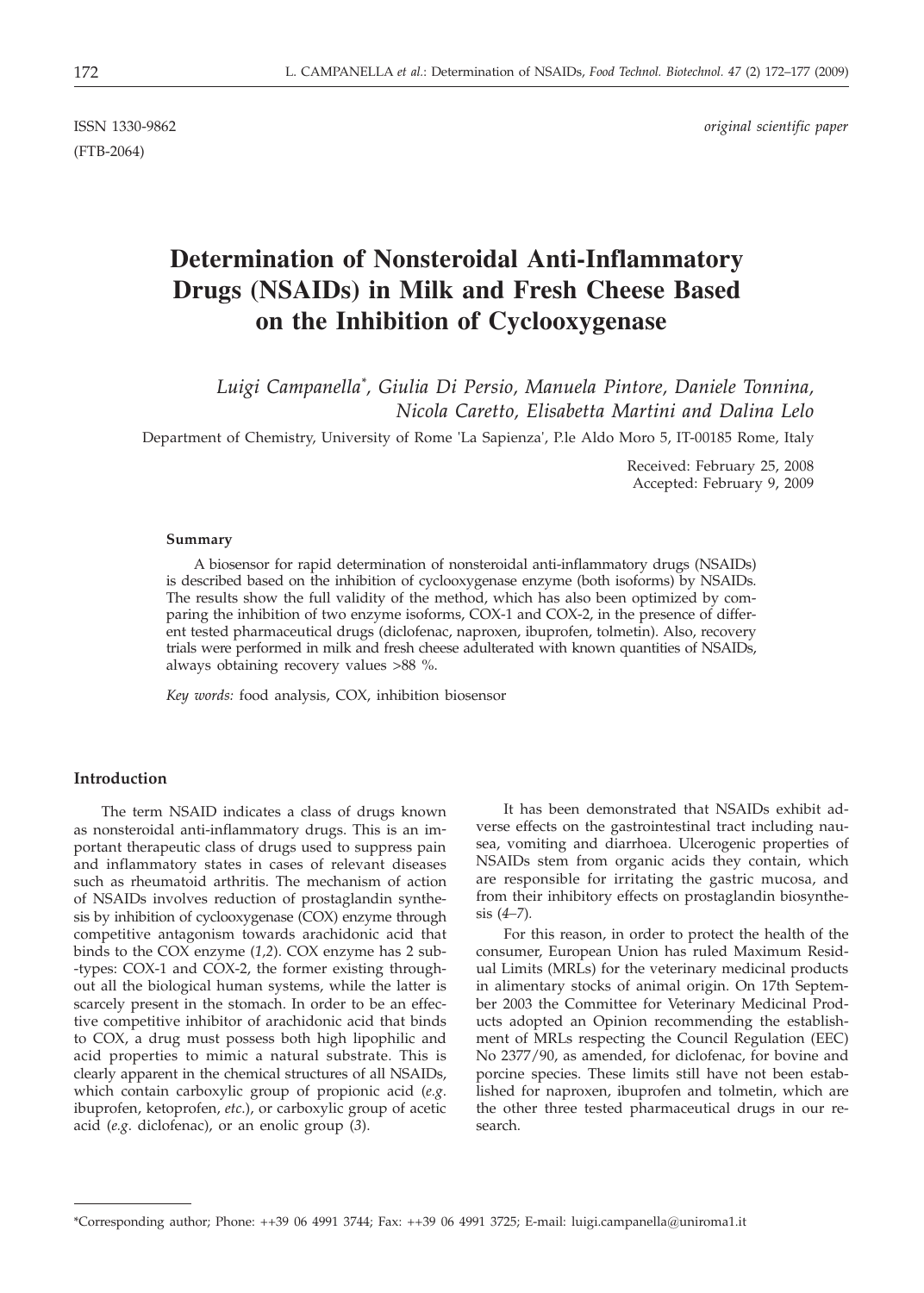Comparability of monitored data is essential for any meaningful assessment and for the management of environmental risks of emerging pollutants. The reliability and comparability of data at European level is often limited, because analytical methods for emerging pollutants are often not fully validated, not harmonized or not suitable for all the relevant analysed matrices. Recent years have seen an increase in monitoring pharmaceutical residues in food (*8*) and in environmental water samples (*9*). Recently, diclofenac has been found as an environmental contaminant in sewage, surface, ground and drinking water samples (*10*). These drug residues may be released into the environment through many sources like for instance urban domestic, hospital and industrial waste effluents, and aquaculture plant or livestock farms (*11*).

The determination of NSAIDs in environmental samples is performed by reversed-phase liquid chromatography (RPLC) with UV detection (*10*) or by RPLC combined with diode-array detection and mass spectrometry (MS) (*12*)*.* These analytical methods are characterized by high levels of precision and sensitivity, but they are very expensive and require preliminary sample treatments by solid phase extraction (SPE) (*12*) or as a free suspended droplet of an aqueous solvent, which prolong the analysis time.

Therefore, in the field of chemical analysis of these drugs, there is the need for rapid, reliable and low cost analytical methods, and the design and setting up of a sensor can represent an efficient screening method (*11, 13–17*)*.*

Sensors and biosensors, especially of electrochemical type, are particularly suitable for resolving various analytical problems regarding several matrices, so their use is increasing in many fields *(18–21)*. To such scope a biosensor operating in aqueous solution for the determination of NSAIDs in foods (fresh cheese and milk) and based on the inhibition of COX by this drug was envisaged, designed and applied. The optimization of the procedure was carried out by testing four NSAIDs: diclofenac, naproxen, ibuprofen and tolmetin.

#### **Materials**

## *Reagents and chemicals*

Naproxen (sodium salt), diclofenac (sodium salt), ibuprofen, tolmetin (sodium salt) (Fig. 1), Trizma® hydrochloride, arachidonic acid (acid from porcine liver), cyclooxygenase-1 (from sheep), ciclooxygenase-2 (from human recombinant), and dialysis membrane were from Sigma-Aldrich (Milan, Italy). Lead nitrate and cadmium nitrate were from Carlo Erba Reagenti SpA (Milan, Italy). Mercury nitrate (monohydrate) was from Sigma-Aldrich (Milan, Italy).

## *Apparatus*

Amperometric measurements were carried out in a 25 mL-glass cell and thermostated at room temperature under continuous stirring. The oxygen electrode, model 332/P, was connected to a dissolved oxygen meter (Mod. 360, AMEL Milan, Italy) and to a recorder (Mod. 868, AMEL Milan, Italy). A potential of –650 mV was applied to the platinum cathode of the oxygen electrode, which is the value at which oxygen reduction occurs.

## **Methods**

#### *Principle of the method*

The prostaglandins are produced from the oxidation of arachidonic acid catalysed by cyclooxygenase enzyme (COX), as shown in Eq. 1:

Arachidonic acid+
$$
O_2
$$
+ $H_2$ O  $\xrightarrow{\text{COX}}$  prostaglandins+ $H_2O_2$  /1/

NSAIDs exert a reversible inhibition on the cyclooxygenase (COX) by means of a competitive action with the arachidonic acid so that the kinetics of the reaction is affected. This inhibition is related to the oxygen consumption: in the presence of NSAIDs oxygen consumption is lower than in their absence.

COX-1 and COX-2 are isoenzymes, different proteins able to catalyze the same reaction: COX-1, or constituent enzyme, is in charge of the basic level of pro-



**Fig. 1.** Pharmaceutical drugs tested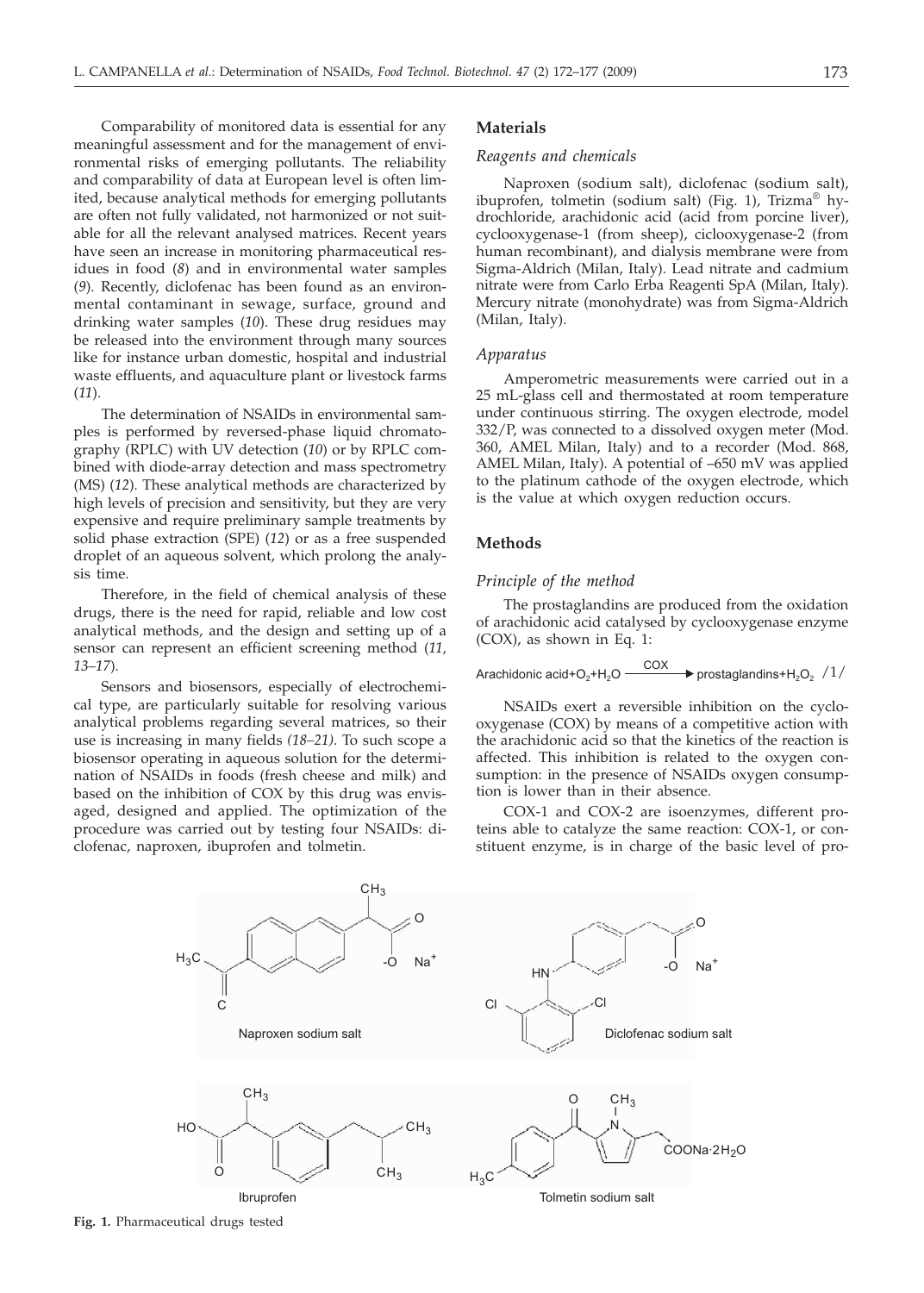staglandins; COX-2, or inducibile enzyme, is activated by various stimuli mediated by the inflammatory reactions*.*

## *COX biosensor*

The biosensor used to determine the NSAIDs was obtained by coupling an amperometric electrode (Clark type) for oxygen (Pt cathode at a constant potential of  $-650$  mV with respect to Ag/AgCl/Cl<sup>-</sup>) as electrochemical transducer, and  $25 \mu L$  of COX enzyme (1000 U) immobilised in a gel-like k-carrageenan membrane. The gel containing the enzyme was in contact with the gas permeable membrane of the PTFE cap of Clark electrode transducer. A nylon net and a PTFE O-ring were used to fix the gel-like enzymatic membrane to the cap itself, which was closed at one end by a PTFE gas permeable membrane (Fig. 2). The procedure followed to obtain the gel-like k-carrageenan membrane and the immobilization of the enzyme was described in details in previous papers (*14–16*)*.*



**Fig. 2. a:** body electrode; **b:** dielectric; **c:** Ag+/AgCl anode; **d:** Pt cathode; **e:** cap of a Clark electrode; **f:** gas permeable membrane in PTFE; **g:** O-ring; **h:** nylon net; **i:** k-carrageenan containing immobilised COX enzyme; **j:** internal solution of KCl 0.1 M

#### *Measurement procedure*

The electrode was placed in a glass cell thermostated at 25 °C containing 10.0 mL of Tris-HCl buffer (0.1 mol/L at pH=8.0) and allowed to stabilise under constant magnetic stirring. Once the signal has become constant, 1.0 mL of arachidonic acid aqueous solution of  $7.5·10<sup>-4</sup>$  mol/L was added and the current was measured in terms of  $\Delta i(\Omega_2)/p$ pm (it is of the order of 0.400  $\Delta i$ (O<sub>2</sub>)/ppm). The measuring cell was rinsed and dried and a new measurement was performed by dipping the biosensor in 10.0 mL of one of the various aqueous solutions containing different concentrations of the four considered NSAIDs. After adding the substrate solution, the change in oxygen concentration was recorded and compared with the one previously obtained.

Percent oxygen value  $(\Delta i)$  is a function of the NSAID concentration in the cell:

$$
\Delta i = (Sc - Sd) / Sc \cdot 100 \tag{2}
$$

where Sc and Sd represent a current intensity in the absence or presence of NSAIDs, respectively, due to the addition of arachidonic acid solution.

#### *Treatment of samples*

The mass of 5.0 g of fresh cheese was homogenised (at 10 000 rpm for 5 min) in 5.0 mL of distilled water. A volume of 1.0 mL of the homogenate was used in the analysis and added to 9.0 mL of Tris-HCl buffer (0.1 mol/L) at pH=8.0. In the case of milk, 1.0 mL of the sample was added to 9.0 mL of Tris-HCl buffer.

## **Results and Discussions**

Of the two previously mentioned COX isoenzymes, COX-1 was used to optimize the substrate concentration used in the measurements and to test its effect on the inhibition degree in a 45-minute incubation. The data in Fig. 3 present the effect of the substrate concentration on the response after incubation with the tested NSAIDs. It can also be seen that the best sensitivity and accuracy are achieved at substrate concentrations higher than  $7.5.10^{-4}$  mol/L.



**Fig. 3.** Response dependence of the amperometric COX-1 biosensor after incubation with  $1.10^{-6}$  mol/L naproxen, diclofenac, ibuprofen and tolmetin, on arachidonic acid concentration (0.1 mol/L Tris-HCl buffer, pH=8.0, inhibition time 30 min, *N*=3)

To select other optimal conditions for enzyme inhibition, the immobilised COX-1 biosensor inhibition *vs.* incubation time dependence was recorded in the presence of different NSAIDs. Fig. 4 shows the effect of incubation time. The percentage of inhibition increased with incubation time for all the tested pharmaceutical drugs, probably due to an increase of the interaction time between the inhibitor and the enzyme.

However, longer incubation time means longer analysis time as well, and a shorter lifetime of the biosensor. Therefore, incubation time was chosen as a compromise among the inhibition, analysis time and lifetime values. It can be seen in Fig. 4 that the optimal inhibition time for naproxen, diclofenac, ibuprofen and tolmetin was determined to be 30 min.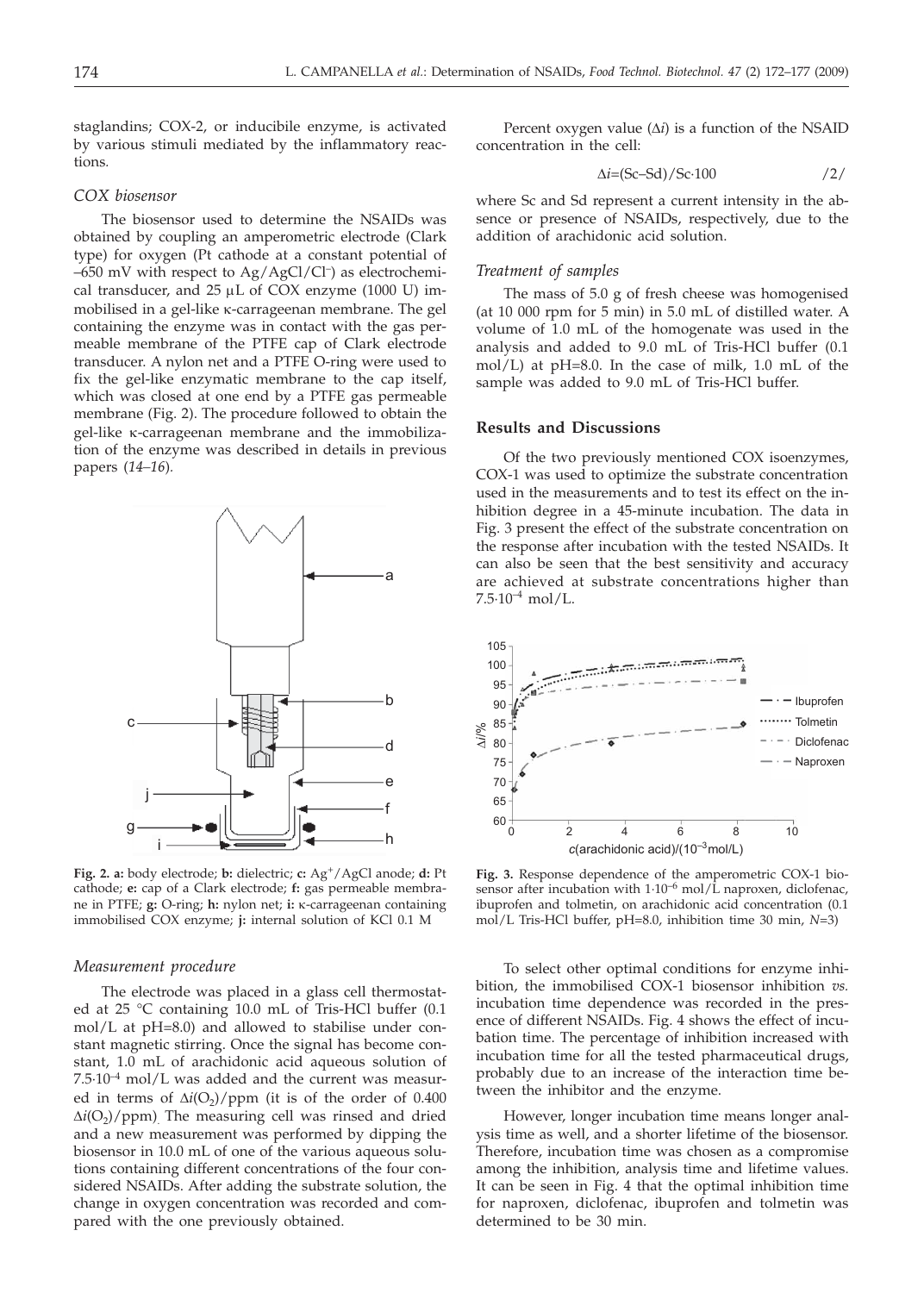

**Fig. 4.** Dependence of the inhibition level of COX-1 biosensor on incubation time in solution of 1·10–5 mol/L naproxen, diclofenac, ibuprofen and tolmetin (0.1 mol/L Tris-HCl buffer, pH= 8.0, inhibition time 30 min, *N*=3)

In order to evaluate which one of the two enzymatic isoforms had better characteristics (sensitivity, resistance) for the arrangement of the COX biosensor, calibration curves of both isoenzymes (response *vs.* concentration of each tested pharmaceutical drug) were determined (Figs. 5 and 6). The shown trends are logarithmic and have been linearized.

It is shown that the activities of both enzymatic isoforms are more inhibited by naproxen and diclofenac than by ibuprofen and tolmetin. Detection limits determined as the concentration of the inhibitor giving a decrease of the signal corresponding to three times the variability of the blank value were:  $5.0 \cdot 10^{-8}$  mol/L for naproxen and diclofenac and  $0.5 \cdot 10^{-8}$ mol/L for ibuprofen and tolmetin (Table 1), and thus validating that the pro-



**Fig. 5.** Calibration curves of COX-1 biosensor measuring naproxen, diclofenac, ibuprofen and tolmetin with equation  $\overline{R}^2$ , LOD, SD (0.1 mol/L Tris-HCl buffer, pH=8.0, inhibition time 30 min, *N*=3)

**Fig. 6.** Calibration curves of COX-2 biosensor measuring naproxen, diclofenac, ibuprofen and tolmetin with equation  $\overrightarrow{R}^2$ , LOD, SD (0.1 mol/L Tris-HCl buffer, pH=8.0, inhibition time 30 min, *N*=3)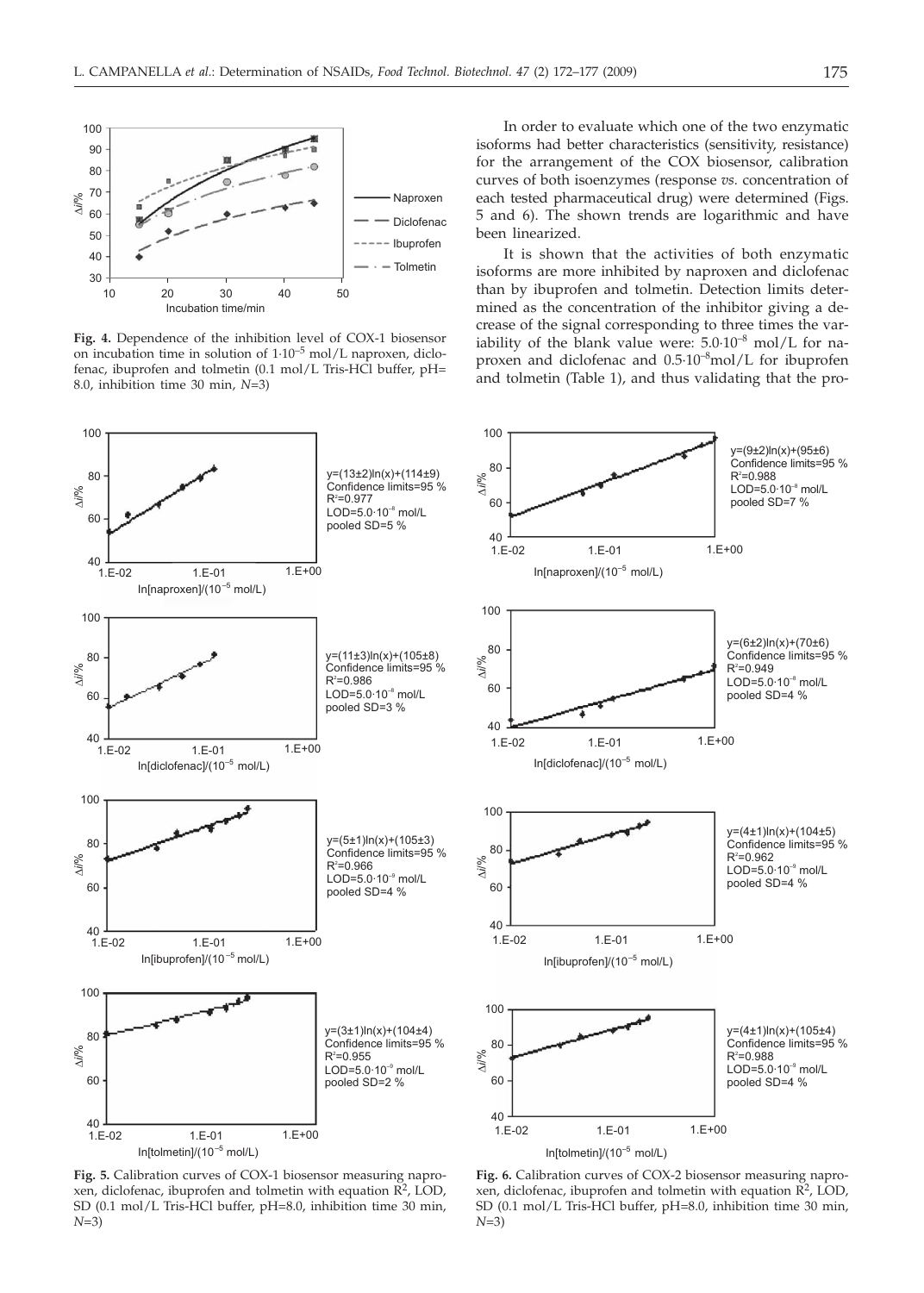| Pharmacologically<br>active substances | LOD<br>$(10^{-8} \text{ mol/L})$ | $\Delta i$ /%<br>$(COX-1)$ | $\Delta i$ /%<br>$(COX-2)$ |  |
|----------------------------------------|----------------------------------|----------------------------|----------------------------|--|
| Naproxen                               | 5.0                              | $17 + 5$                   | $30+4$                     |  |
| Diclofenac                             | 5.0                              | $30+4$                     | $29 + 4$                   |  |
| Ibuprofen                              | 0.5                              | $63+3$                     | $65+3$                     |  |
| Tolmetin<br>0.5                        |                                  | $72 + 3$                   | $65+3$                     |  |
|                                        |                                  |                            |                            |  |

Table 1. Limit of detection (LOD) and values of the current signal for the pharmaceutical principles tested by a biosensor

posed biosensor is not specific to a particular NSAID but to the whole class of NSAIDs. The comparison between the data obtained using COX-1 and COX-2 reveals that the range of linearity, sensitivity and LOD values for each tested pharmaceutical drug are almost the same. However, COX-1 enzyme shows a longer life in use than COX-2, so it is preferred for a large scale production and to develop a sensor to perform the recovery and interference tests.

In addition to NSAIDs, cyclooxygenase is also inhibited by other organic contaminants, for instance other classes of pharmaceuticals, pesticides and surfactants. Although these organic compounds could inhibit cyclooxygenase, it was found that dimethoate, sodium dodecyl sulphate (SDS) and sulphamethoxazole at the concentration of 1·10–5 mol/L yield a markedly lower inhibition (28 %) than the tested NSAIDs at the concentration of  $10^{-8}$  mol/L. Therefore, these organic compounds should not cause significant interference with the analysis. The influence of heavy metal ions such as mercury, cadmium and lead, as the most relevant from the environmental point of view and well known enzymatic inhibitors, has also been considered.

The results shown in Table 2 show that heavy metals and pesticides can interfere significantly with enzymatic activity of COX enzyme, but surfactants and antibiotic drugs do not interfere with the catalytic activity of the enzyme.

Table 2. Results obtained using COX-1 biosensor in the presence of different active substances (for reference see Table 1)

| Potential interfering at $c=1.10^{-5}$ mol/L | $\Delta i$ /%   |
|----------------------------------------------|-----------------|
| Mercury                                      | 65±5            |
| Cadmium                                      | 89±3            |
| Lead                                         | $77+4$          |
| Dimethoate                                   | $28+6$          |
| <b>SDS</b>                                   | $() + 4$        |
| Sulphamethoxazole                            | 0 <sub>±3</sub> |

The reproducibility of the biosensor was also investigated. Five measurements using the same biosensor were carried out at naproxen concentration of 5.0·10–6 mol/L. Relative standard deviation (RSD) of the amperometric responses is 6 %. The enzyme electrode was stored at 4  $\degree$ C in 0.1 mol/L Tris-HCl buffer (pH=8.0).

Lastly, the biosensor method using COX-1 to determine NSAIDs was tested using real samples. To this

end, different foods of animal origin (milk and fresh cheese) were chosen and specifically adulterated with known quantities of pharmaceutical drugs. The recovery of NSAIDs was evaluated by the biosensor method. Tests were also run to determine the efficiency of aqueous extraction procedure using real food samples adulterated with different pharmaceutical drugs at just one adulteration level  $(1.10^{-6} \text{mol/L}).$ 

The results of both recovery and extraction efficiency are summarized in Table 3. Clearly, according to the used procedure, the percentage of unrecovered NSAIDs is of the order of 10–12 %.

Table 3. Recovery obtained using COX-1 biosensor in real food samples adulterated with known quantities of NSAIDs

| Sample adulte-<br>rated with<br>[NSAIDs]/<br>$1.10^{-6}$ mol/L | <b>NSAIDs</b><br>used | Nominal<br>value/ $\%$ | Experi-<br>mental<br>value/% | Recov-<br>$\mathrm{e}$ ry/% |
|----------------------------------------------------------------|-----------------------|------------------------|------------------------------|-----------------------------|
| Milk                                                           | Naproxen              | 62                     | $58 + 3$                     | 93                          |
|                                                                | Diclofenac            | 69                     | $63+2$                       | 91                          |
|                                                                | Ibuprofen             | 96                     | 87+1                         | 91                          |
|                                                                | Tolmetin              | 98                     | $88+1$                       | 90                          |
| Fresh<br>cheese                                                | Naproxen              | 62                     | 56+3                         | 90                          |
|                                                                | Diclofenac            | 69                     | $62 + 3$                     | 90                          |
|                                                                | Ibuprofen             | 96                     | 86+2                         | 90                          |
|                                                                | Tolmetin              | 98                     | 84+2                         | 88                          |
|                                                                |                       |                        |                              |                             |

## **Conclusions**

The obtained results indicate the complete validity of the method, especially of preliminary screening for the presence of NSAIDs in food. The COX biosensor allows the determination of the presence of nonsteroidal anti-inflammatory drugs (NSAIDs) in aqueous solution in which the analytes were soluble. The use of COX-1 for the biosensor is more suitable for large production lines than COX-2, because of the longer lifetime of the enzyme. The recovery tests performed on adulterated foods with the four tested pharmaceutical drugs show that the percentage of unrecovered NSAIDs is of the order of 10–12 %. However, the method can be reliably applied only on free samples or the samples treated in order to let them be free from heavy metal ions and pesticides.

#### **References**

- *1.* A. Gaddi, A.F.G. Cicero, E.J. Pedro, Clinical perspectives of anti-inflammatory therapy in the elderly: The lipoxygenase (LOX)/cyclooxygenase (COX) inhibition concept, *Arch. Gerontol. Geriatr. 38* (2004) 201–212.
- *2.* J.R. Vane, R.M. Botting, Mechanism of action of nonsteroidal anti-inflammatory drugs, *Am. J. Med.* (Suppl. 1)*, 104* (1998) 2–8.
- *3.* A.S. Mehanna, NSAIDs: Chemistry and pharmacological actions, *Am. J. Pharm. Educ. 67* (2003) 1–7.
- *4.* J. Fastbom, Increased consumption of drugs among the elderly results in greater risk of problems, *Lakartidningen, 98* (2001) 1674–1679 (in Swedish).